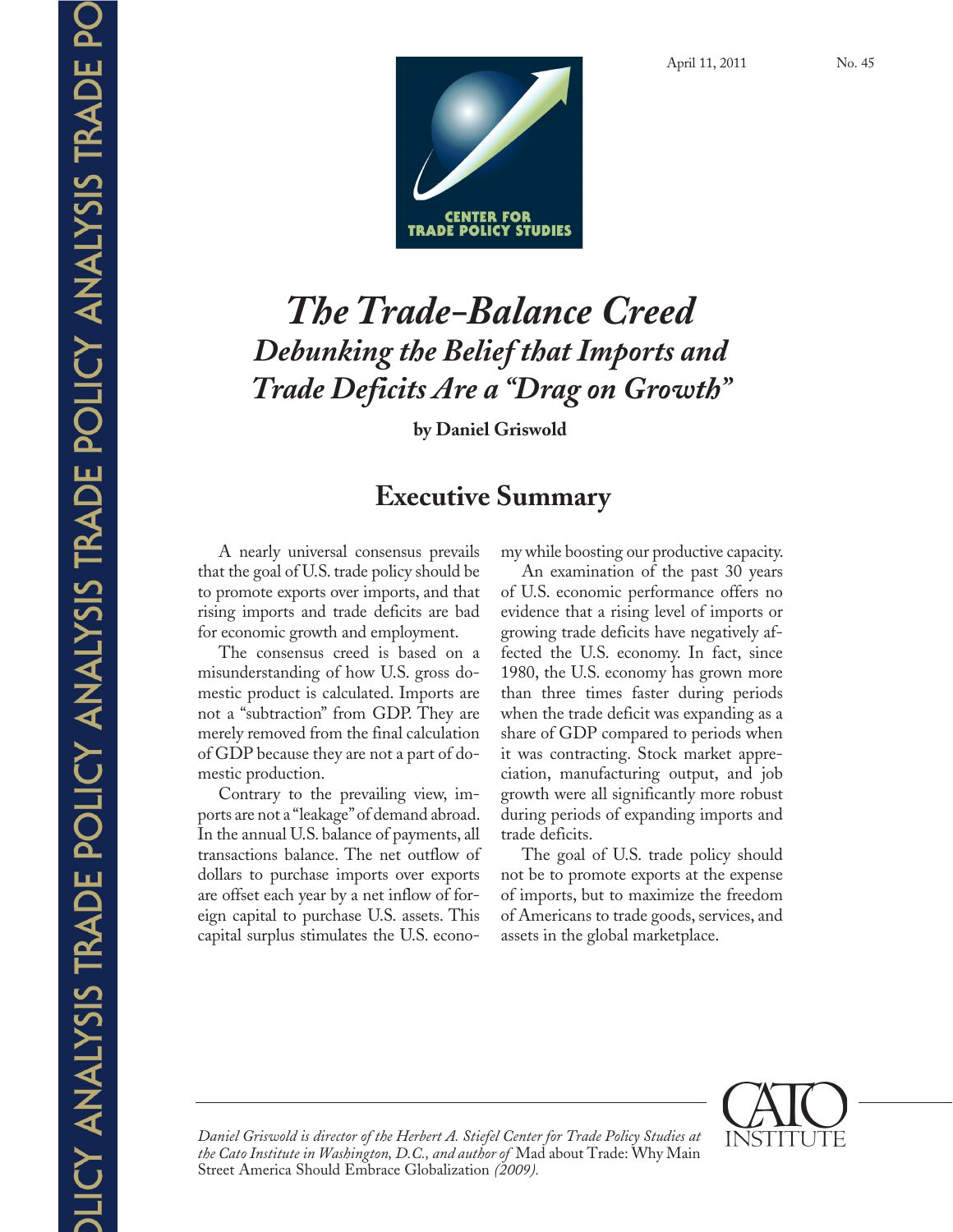**Anxieties about imports and the trade deficit can lead to trade policies that do more harm than good.**

## **Introduction**

The merits of free trade may be hotly debated, but there is a near universal consensus on the objective of U.S. trade policy: to promote exports over imports. If the consensus were an organized religion, its creed would read something like this:

Exports are good, imports are bad. Exports create jobs, while imports subtract from output and employment. Imports represent a leakage of demand abroad. Every item we import is one less item we need to make ourselves to satisfy domestic demand. A growing trade deficit is, by definition, bad news for the economy, while a shrinking trade deficit is good news.

Judging by the economic press, this creed is almost universally affirmed. There are few dissenters in the trade community. Politicians, industry economists, stock-market analysts, business reporters and pundits—whatever their party or economic orientation—rarely contradict or question the creed.

Like ancient pagan rituals, its affirmation follows something of a lunar cycle–marked by the federal government's monthly release of the latest trade numbers. Here is a sampling of headlines and dispatches over the course of the past year confirming the consensus:

#### **Rising trade deficit could drag down U.S. recovery**

—*USA Today,* July 13, 20101

#### **Flow of imports drags down economic growth**

—*Washington Post,* August 27, 20102

"Trade was the biggest drag on the economy during the spring, subtracting 3.5 percentage points from growth."

—CBS News, October 14, 20103

"A widening [trade] deficit is bad for the

U.S. economy. When imports outpace exports, more jobs go to overseas workers than to U.S. workers. . . . The widening of the trade deficit cut one-half percentage point from overall economic growth last year [2010]."

—Associated Press, February 11, 20114

"Many economists expect the deficit to be a drag on U.S. growth in the first quarter [of 2011] and possibly throughout the year. Higher imports can reduce overall economic growth by subtracting from demand for domestically produced goods and services."

—*Wall Street Journal,* March 11, 20115

Consensus opinion is not always wrong, but in this case it is. Contrary to the assumptions embedded in these and countless other reports, imports are just as beneficial to our economy as exports. Imports deliver lower prices and more variety to consumers while fueling competition, innovation, and productivity gains among producers. An expanding trade deficit is not necessarily a bad sign for the economy, but may (and often does) signal more robust domestic demand for goods and services, as well as rising investment and a larger inflow of foreign capital to finance it. Imports do not subtract from gross domestic product or displace overall domestic output. There is no evidence in our recent economic experience as a nation that imports or trade deficits have imposed a "drag on growth."

Anxieties about imports and the trade deficit can lead to trade policies that do more harm than good. The constant refrain that imports reduce employment and slow the economy undermines public support for trade liberalization. It falsely paints trade as a zerosum game, pitting nations against one another in a contest to export the most and import the least, with trade-surplus nations declared the winners. It tempts policymakers to believe that they can promote growth and employment by raising barriers to imports and restricting our freedom to trade with people in other countries.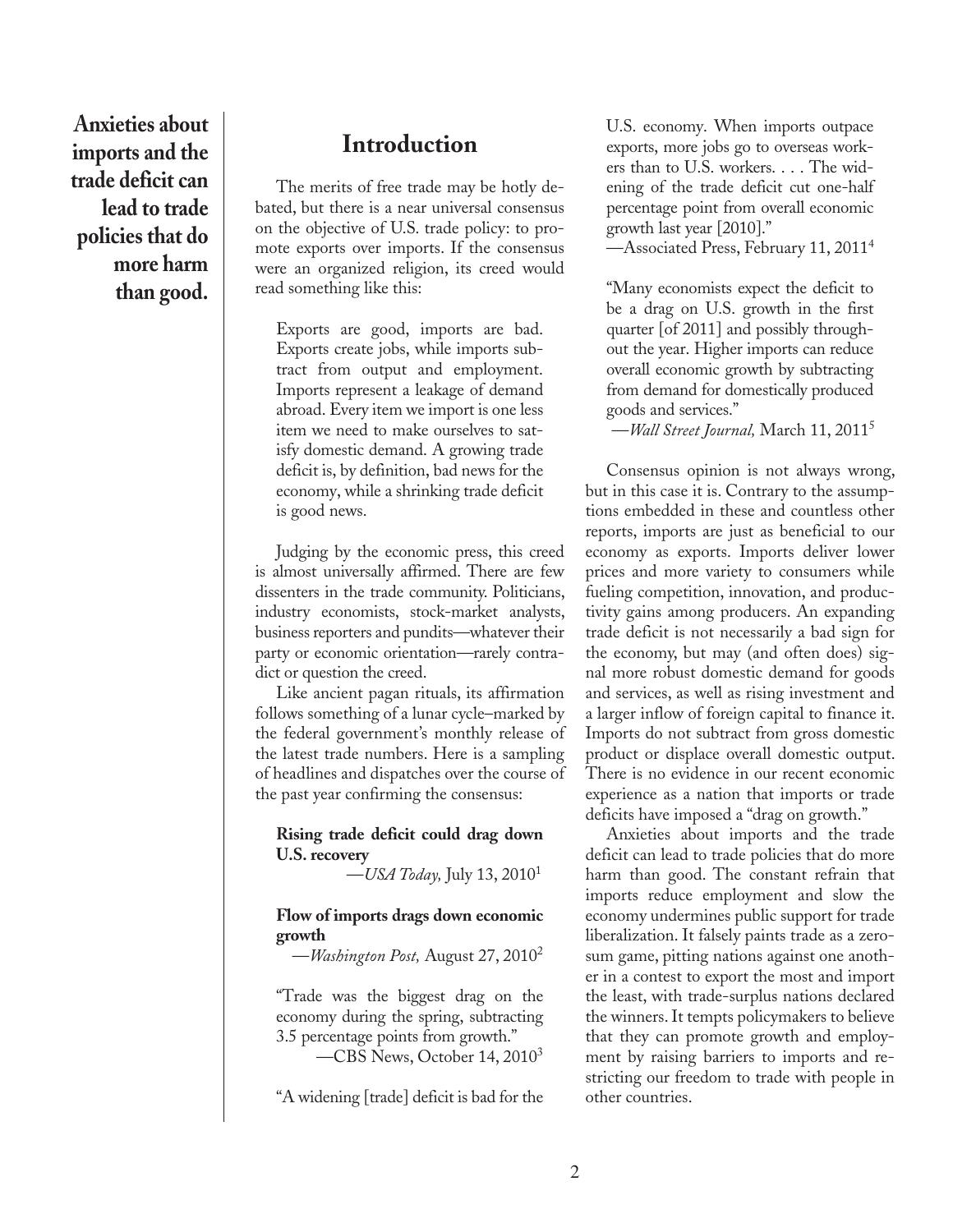This study will examine the thinking behind the belief that rising imports and trade deficits are bad for the economy. It will show how the consensus is mistaken in theory and how its assumptions conflict with the actual performance of the U.S. economy during the past three decades.

## **The Keynesian Consensus on Imports and Growth**

Behind the consensus on trade and growth lies the simple logic that things we import take the place of things we could be making at home. Every car, end table, or pair of sneakers we import represents one fewer car, end table, or pair of sneakers that could have been "Made in the U.S.A.," resulting in the layoff of American workers who were previously employed making those items.

In its more sophisticated form, the consensus rests on the Keynesian argument that prosperity depends on maintaining a sufficient level of domestic demand for goods and services. The greater the level of domestic demand, the more our factories, offices, and retail outlets will gear up to meet that demand, and the more workers they will need to hire to supply the demanded goods and services. In this framework, imports represent an unwelcome "leakage" of demand abroad.

Keynesian thinking on the economy can be boiled down to a well-known formula, the National Income Accounts Identity:

*Y = G + C + I + (EX – IM)*

In this formula, *Y* equals total national output, *G* equals government consumption, *C* equals private consumption, *I* equals investment expenditures, *EX* equals exports, and *IM* equals imports, with the expression *EX – IM* representing the trade balance. If the two sides must equal, then according to basic math any increase in *G*, *C*, *I* or *EX* will raise *Y*, while an increase in *IM* will, by necessity (because of the minus sign), cause a decrease in *Y*. If exports rise, but imports rise even faster, the

trade deficit (*EX – IM*) will grow more negative, and the trade sector will "drag down" economic growth.

The U.S. Commerce Department's Bureau of Economic Analysis feeds those assumptions in its quarterly reports on U.S. gross domestic product. In breaking down the components of growth, the BEA considers any increase in government consumption, private consumption, investment, or exports to be a positive contribution to growth in real GDP. Any increase in imports or the trade deficit is considered a subtraction from GDP.

Here's how the BEA analyzed the various contributions to the change in 2010 real GDP in its January 28, 2011, report:

The increase in real GDP in 2010 primarily reflected positive contributions from private inventory investment, exports, personal consumption expenditures, nonresidential fixed investment, and federal government spending. Imports, *which are a subtraction in the calculation of GDP,* increased.6 [Emphasis added.]

There you have it, from about the most authoritative source anyone could cite—the actual government agency that calculates changes in real U.S. GDP. Imports increased in 2010 and were thus, by impeccable Keynesian logic, "a subtraction in the calculation of GDP." By the same logic, if imports had not increased in 2010, or if they had gone down, real GDP would have been larger, incomes higher, and more jobs created. Or so the trade-balance creed would lead us to believe.

## **Why Imports Do Not "Subtract" from GDP**

At the heart of the misunderstanding over the trade deficit, imports, and growth is the indirect method the government uses to compute GDP for each quarter. The BEA estimates real GDP, not by counting what Americans actually produce, but by estimating expenditures on the various components

**At the heart of the misunderstanding over the trade deficit, imports, and growth is the indirect method the government uses to compute GDP.**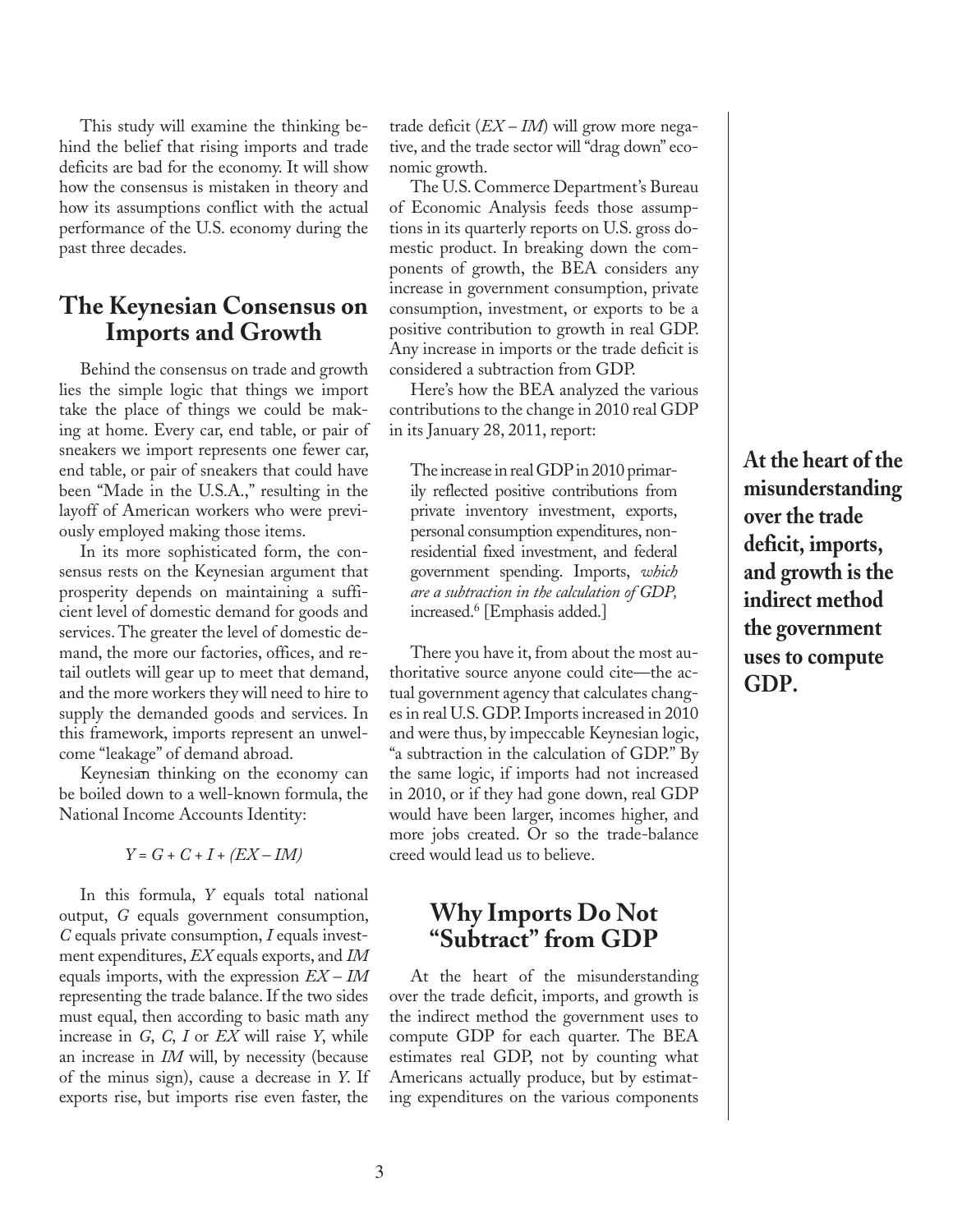of GDP and then inferring what we produce. The "subtraction" of imports is merely an accounting method to avoid overestimating domestic production.

Broadly speaking, the government estimates GDP by attempting to measure expenditures each quarter for private consumption, government consumption, investment, exports, and imports. The confusion flows from the fact that the government does not, and indeed cannot, distinguish expenditures on imported goods and services from those produced domestically in each category of GDP. Imports are baked into expenditures for *C*, *G*, *I*, and *EX* in a way that makes them indistinguishable from domestically produced goods and services. The only way to remove foreign product from gross *domestic* product is to "subtract" total imports from the final calculation.

Think of an economy based on a single product, which we can call a widget. The government estimates GDP by first counting the widgets purchased in the quarter for private consumption (*C*), government consumption (*G*), investment (*I*), or that are exported (*EX*). The problem is that once a widget enters the domestic market for sale, government accountants cannot distinguished a foreign widget from a domestically made widget. So *C* includes expenditures on domestic widgets as well as foreign widgets. The same goes for *G*, *I*, and even *EX*, since some widgets can be re-exported. The only way to determine gross domestic production of widgets in a given period is to subtract the total number of imported widgets from total domestic expenditures, adjusted for changes in inventories.

One of the clearest explanations of the role—or more accurately the non-role—of imports in calculating GDP comes from economics professor Steven Suranovic of George Washington University. On his website for his International Finance Theory and Policy course, Suranovic explains:

The correct argument, for why imports are subtracted in the national income identity, is because imports appear in the identity as hidden elements in consumption, investment, government and exports. Thus, imports must be subtracted to ensure that only domestically produced goods are being counted. . . .

When consumption expenditures, investment expenditures, government expenditures, and exports are measured, they are measured without accounting for where the goods purchased were actually made. Thus, consumption expenditures measures domestic expenditures on both domestic and foreign goods purchased. For example, if a U.S. resident buys a television imported from Korea, that purchase would be included in domestic consumption expenditures. If a business purchases a microscope made in Germany, that purchase would be included in domestic investment. When the government buys foreign goods abroad to provide supplies for its foreign embassies, those purchases are included in government expenditures. Finally, if an intermediate product is imported, used to produce another good, and then exported, the value of the original imports will be included in the value of domestic exports. . . .

The reason imports are subtracted in the standard national income identity is because they have already been included as part of consumption, investment, government spending, and exports. If imports were not subtracted, GDP would be overstated. Because of the way the variables are measured, the national income identity is written such that imports are added and then subtracted off again.7

That is why imports are not a drag on GDP. When the Bureau of Economic Analysis reports that imports "subtracted" 3.5 percentage points from last quarter's GDP, it does not mean that GDP would have grown 3.5 percentage points faster without those burdensome imports. It only means that the other components of GDP—private and gov-

**"The reason imports are subtracted . . . is because they have already been included as part of consumption, investment, government spending, and exports. If imports were not subtracted, GDP would be overstated."**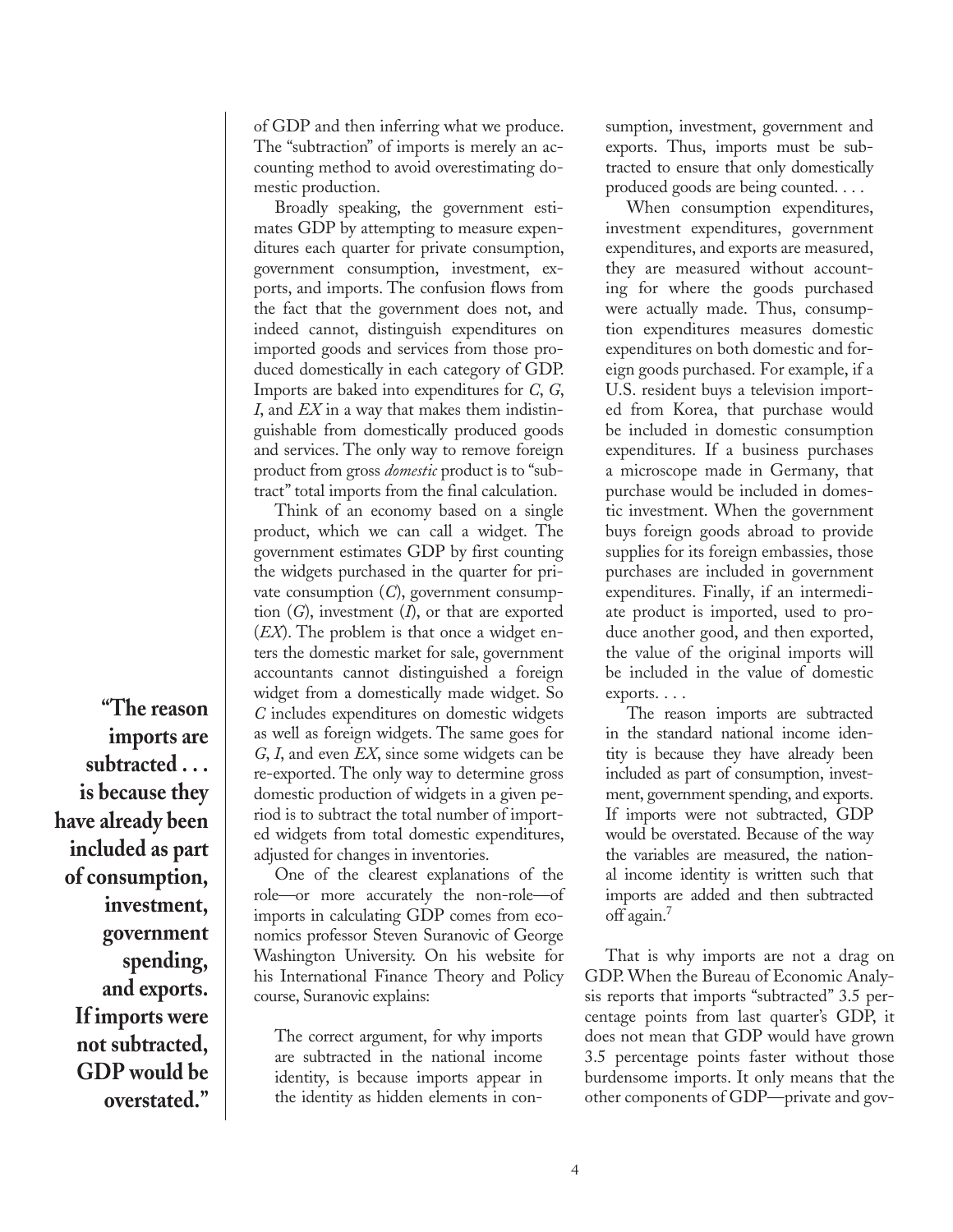ernment consumption, investment, and exports—were overstated by that same amount. The subtraction cancels out the overstatement, not real GDP.

#### **The Circular Flow of Dollars and Demand**

Those who worry about imports and the trade deficit as a drag on growth frequently warn against the "leakage" of demand abroad. To this way of thinking, the deficit represents a net outflow of wealth, a spilling of the economy's vital lifeblood. What they miss is the reality that trade in its broadest sense is a circular flow. The money that flows out of our economy to pay for imports quickly flows back.

 Foreign producers who sell in our markets are not ultimately motivated to acquire dollars, but to acquire what dollars and other currencies can buy. They may use the dollars earned from imports to the United States to exchange for other currencies, including their local currency, which they can use to pay their workers, suppliers, and shareholders. If the importer to the U.S. market does not want to use the dollars earned to buy U.S. goods, services, or assets, it will exchange those dollars in foreign-exchange markets to other parties who do.

Consider an everyday transaction. If an American spends \$50,000 to buy a Lexus from Japan, that transaction in isolation is considered bad for growth. It represents the leakage of \$50,000 in demand abroad. A vehicle gets made in Japan that could have been made in the United States, thus "more jobs go to overseas workers than to U.S. workers." But the story does not end there.

Producers abroad are not content to stuff dollars in a cookie jar. If the \$50,000 is used to buy goods and services from the United States—say, soybeans, semiconductors, an insurance policy, or university tuition—our trade account is balanced. The demand for the Lexus is offset by the demand for U.S.-produced goods and services, and the consensus creed on trade is not offended. But the dollars earned abroad can also be used to buy U.S. assets such as Treasury bonds, corporate stock, real estate, or a certificate of deposit at a U.S. bank.

In that case, we are running a \$50,000 trade deficit, but we are also receiving a net \$50,000 surplus in investment capital.

Like double-entry bookkeeping, every transaction entered in the debit column must be offset by an entry in the credit column. The \$50,000 spent on the imported car is offset by \$50,000 spent on the "exported" certificate of deposit or other asset. In this cosmic sense, our trade accounts are always balanced.

#### **Balance of Payments: What Flows Out Must Flow Back**

We can see the inherently balanced nature of America's trade by examining the "balance of payments" accounts for the U.S. economy during the most recent calendar year. The current account is what draws the headlines. It covers our international trade in goods, services, investment income, and unilateral transfers, such as foreign aid and remittances. But transactions also include the financial account, which records the cross-border buying and selling of assets.

In 2010, a total of just under \$4 trillion flowed out of the United States to buy goods, services, and assets abroad, and just under \$4 trillion flowed into the United States to buy goods, services, and assets offered here.8 The hang-up for those who worry about the trade deficit is that the accounts do not balance within categories of transactions.

As Table 1 shows, there was a net outflow of money (a deficit) for transactions involving goods, unilateral transfers, foreign direct investment, and bank deposits. An equal amount of dollars, on net, flowed into the United States (we ran a surplus) on transactions involving services, investment income, non-bank claims, and portfolio investment, including government and private purchases of Treasury bonds, stocks, and other securities. (Because some transactions escape official recording, the accounts always include a "statistical discrepancy" to fully balance the ledger.)

During the past year, Americans ran up a \$470 billion deficit on the current account, including an even larger \$647 billion deficit in merchandise trade. Those figures grab the **In 2010, a total of just under \$4 trillion flowed out of the United States, while just under \$4 trillion flowed into the United States.**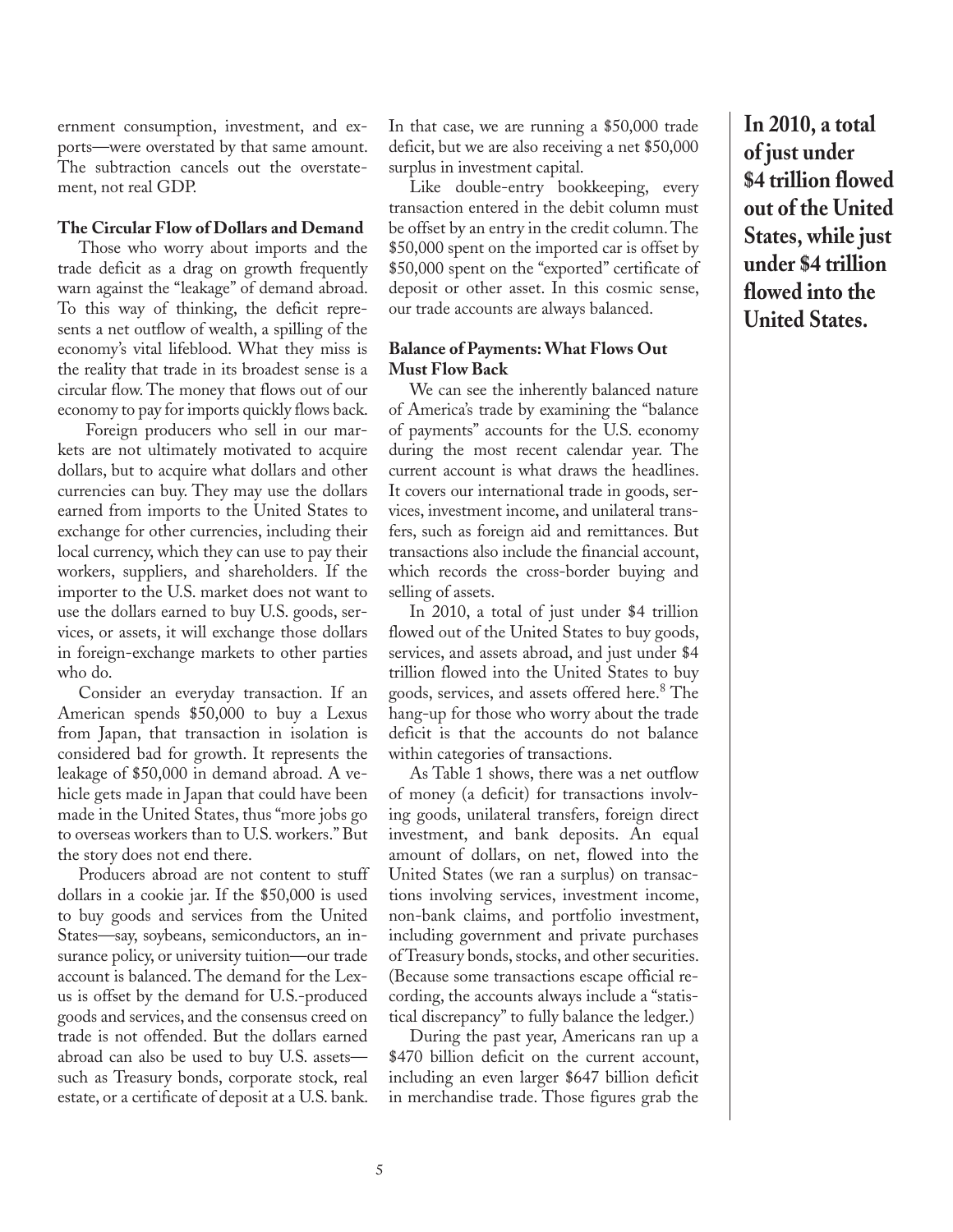|                                | What<br>Foreigners<br>Bought<br>in the U.S. | What<br>Americans<br>Bought<br>Abroad | Balance<br>by Sector |
|--------------------------------|---------------------------------------------|---------------------------------------|----------------------|
| <b>Current Account</b>         |                                             |                                       |                      |
| Goods                          | 1,289                                       | 1,936                                 | $-647$               |
| Services                       | 546                                         | 394                                   | 151                  |
| Investment income paid         | 662                                         | 499                                   | 163                  |
| Unilateral transfers, net      |                                             | 137                                   | $-137$               |
| Totals                         | 2,497                                       | 2,967                                 | $-470$               |
| <b>Financial Account</b>       |                                             |                                       |                      |
| Government-purchased assets    | 298                                         | $-6$                                  | 304                  |
| Direct investment              | 194                                         | 346                                   | $-151$               |
| Securities, including stocks   | 510                                         | 167                                   | 343                  |
| Non-bank claims                | 50                                          | $-2$                                  | 52                   |
| Bank deposits                  | 192                                         | 519                                   | $-327$               |
| Dirivatives, net               | 15                                          | $\mathbf{0}$                          | 15                   |
| Totals                         | 1,260                                       | 1,025                                 | 235                  |
| <b>Statistical discrepancy</b> | 235                                         |                                       | 235                  |
| <b>Total transactions</b>      | 3,992                                       | 3,992                                 | $\theta$             |

**Table 1 No Leakage: U.S. Balance of Payments, 2010 (\$ billions)**

Source: Bureau of Economic Analysis, U.S. Department of Commerce. Figures may not sum to total due to rounding.

headlines, but during that same period foreigners directed a net inflow of investment to the United States of the same magnitude (after adjusting for the statistical discrepancy). The grand balance of all U.S. international transactions last year, as in every year, was zero. There is no leakage. What flows out through one pipe over the course of a year flows back through another.

The flows were not balanced within categories, and there is no reason why they should be. The preference for certain categories of items will vary by country, driven by differing rates of growth, levels of investment and savings, demographics, domestic regulations and taxes, and even culture. For all those reasons, demand for consumer goods will be relatively stronger in one country, demand for investment assets relatively higher in another. There is no reason why Americans should want to spend exactly the same amount on foreign-made goods in a given year as foreigners want to spend on U.S. made goods, just as there is no reason why trade in cars or agricultural products or insurance should be exactly "balanced" every year within their more narrow categories.

#### **Exports Are Not the Only Stimulant**

For those who are still worried that a trade deficit represents lost demand, they should consider that the foreign purchase of a U.S. asset can stimulate the U.S. economy just as well as the export of goods and services. A region of the United States that would benefit from the

**The grand balance of all U.S. international transactions last year, as in every year, was zero.**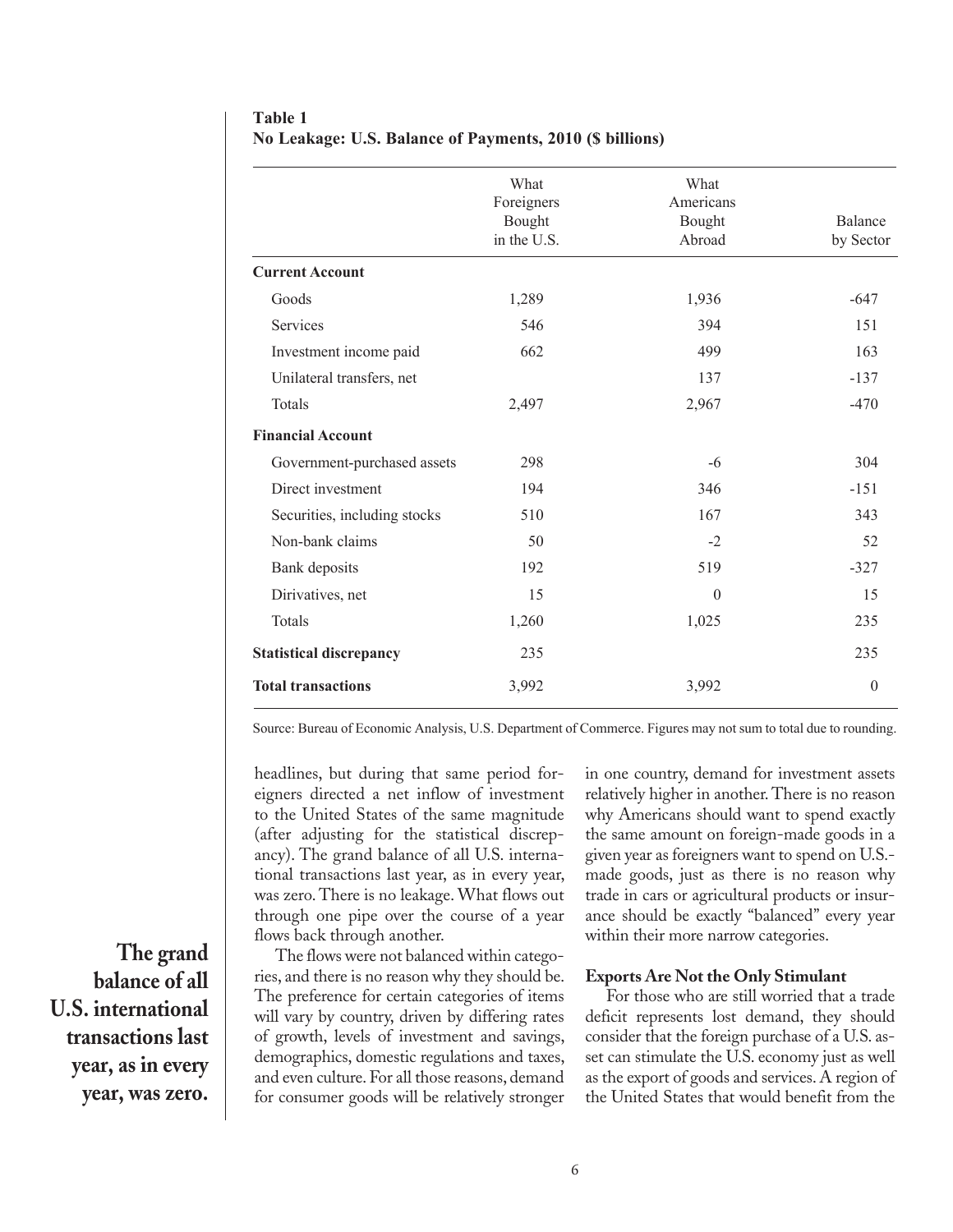foreign purchase of \$1 billion in Americangrown soybeans presumably also would benefit as much, if not more, were the \$1 billion invested in a foreign-owned automobile plant.

More broadly, the foreign-purchase of Treasury bills help to reduce long-term interest rates, stimulating the economy in the same manner as the Federal Reserve's policy of "quantitative easing." Foreign purchases of U.S. real estate and equities put dollars in the hands of those Americans who are selling the assets. Foreign demand can boost asset prices, stimulating the economy further through the "wealth effect," in which an improving balance sheet spurs families to spend more freely. Whether the dollars flow back to buy our goods and services or to buy our assets, economic activity is stimulated.

Advocates of the "exports are good/imports are bad" creed are half right: rising exports do deliver a boost to the U.S. economy. Demand abroad can help take up the slack when U.S. growth slows. Exports also allow U.S. companies to take full advantage of economies of scale. We can produce semiconductors, civil airliners, and pharmaceuticals at a lower cost per unit when we are selling to global markets rather than our more limited domestic market.

Where believers of the creed go wrong is in their failure to consider the benefits that imports bestow on the productive capacity of American companies and workers. Imports fuel American industry by providing the raw materials, intermediate inputs, and capital machinery our producers need to compete. Competition from imports spurs innovation, cost containment, and productivity gains, raising the potential growth rate of the U.S. economy.

#### **The Losing Proposition of Protectionism**

For all the reasons above, resorting to higher trade barriers as a means to promote growth will be doomed to fail. By reducing trade generally, trade barriers deprive our economy of the efficiency gains that come from specialization and economies of scale. Trade barriers drive up costs for consumers and for those industries that depend on imports to produce their products for final sale, rendering U.S. companies less competitive in global markets.

Even for those who accept the creed that exports are the good half of trade and imports are the bad, trade barriers are a losing proposition. By reducing the flow of dollars out of the country to buy imports, trade barriers necessarily reduce the flow of dollars into the United States to buy our exports and our assets. A constricted outflow will mean a smaller supply of dollars in foreign exchange markets and a stronger dollar in terms of other currencies. A stronger dollar, in turn, will make imports more affordable, partially offsetting the indented effect of the trade barriers, while making U.S. exports more expensive for foreign customers. Higher U.S. trade barriers also invite retaliation by other countries, reducing the ability of U.S. producers to sell their goods and services abroad. The end result of rising U.S. protection would be the reduction of both imports and exports, leaving the trade balance unchanged while forfeiting the efficiency gains from trade. Trade barriers do not prevent leakage of demand. They merely restrict the healthy, circular flow of international trade in goods, services, and assets.

In sum, there is no compelling economic argument that rising imports or a growing trade deficit subtract from growth or signal a failure of U.S. trade policy. As the late economist Herbert Stein noted:

Contrary to the general perception, the existence of a current account deficit is not in itself a sign of bad economic policy or bad economic conditions. If the United States has a current account deficit, all this means is that the United States is importing capital. And importing capital is no more unnatural or dangerous than importing coffee.<sup>9</sup>

The stimulative properties of coffee aside, Stein's conclusion is grounded in solid economic reasoning and experience. A currentaccount deficit is no more worrisome for an economy than a surplus.

**By reducing the flow of dollars out of the country to buy imports, trade barriers necessarily reduce the flow of dollars into the United States to buy our exports and our assets.**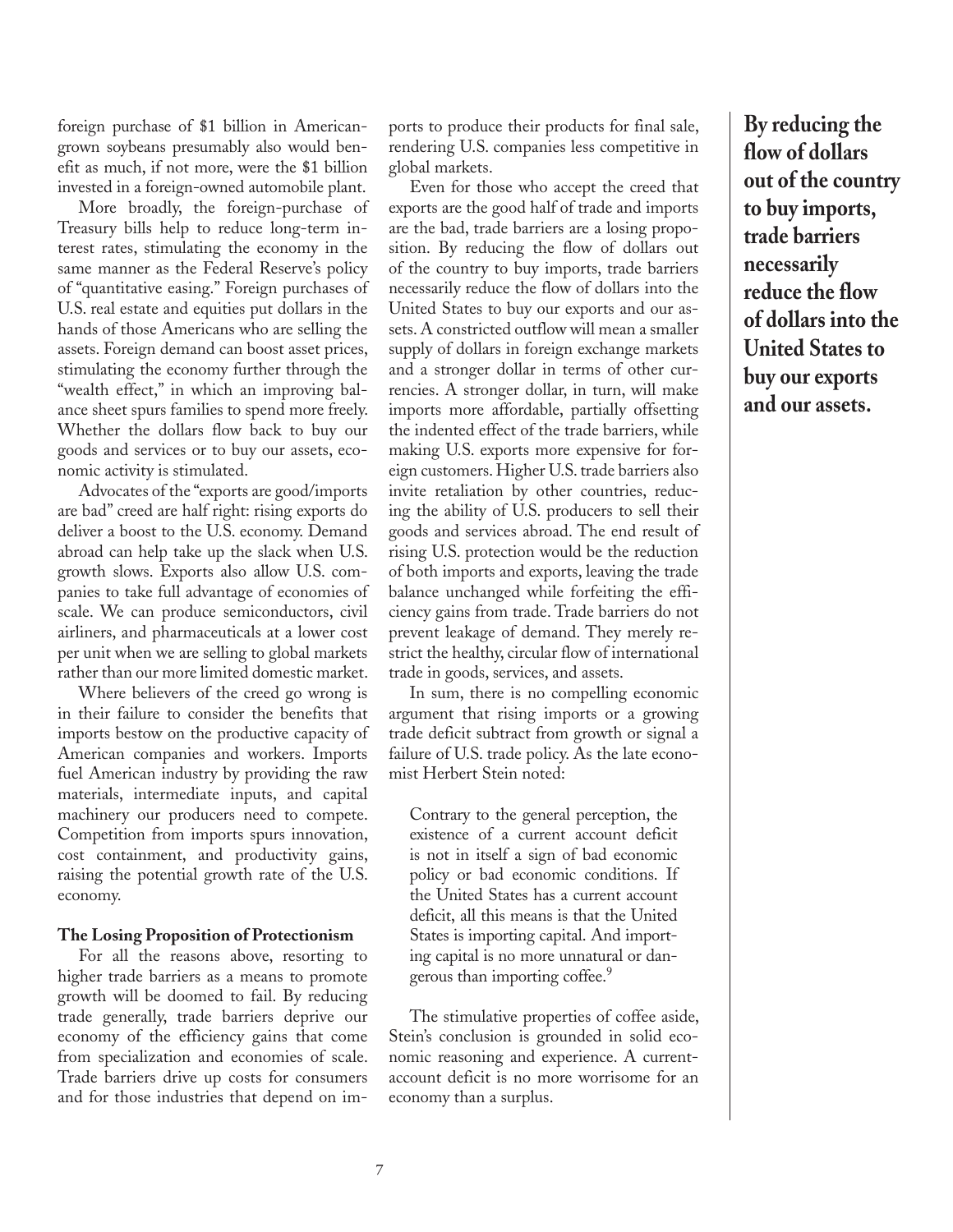

**Figure 1**

## **Testing the Creed: "Worsening" Deficits Often Signal an Improving Economy**

The underlying assumption that imports are a drag on growth fails both in theory and in practice. If we consider the performance of the U.S. economy during the past 30 years, there is no evidence that a rising level of imports or a growing trade deficit has negatively affected the U.S. economy. In fact, the correlation appears to run in a direction opposite to that which the trade-balance creed assumes.

Assigning causation can be a difficult task, but we can nonetheless hold the creed up to a basic test: How does the U.S. economy perform when the trade deficit is growing compared to when the deficit is shrinking? If the creed reflects reality, then we could expect the U.S. economy to perform relatively better when the trade deficit is "improving," since a

smaller deficit, all other things equal, is supposed to deliver a boost to growth, while a "worsening" deficit supposedly acts as a drag.

 To see if there is any correlation between a changing trade balance and economic performance, this study examines the past 30 years of trade flows and various indicators of economic performance. Using quarterly trade and GDP data from the Bureau of Economic Analysis, we first calculate the trade balance in goods and services as a percentage of GDP. Then we look for trends in the trade deficit as a share of GDP, identifying periods of sustained expansion of the trade deficit and periods of sustained contraction.

Once the periods have been identified, we measure how the U.S. economy performed during each of those periods by using six common economic indicators that have a direct impact on the well-being of U.S. households: real GDP growth,<sup>10</sup> inflation,<sup>11</sup> equity prices,<sup>12</sup> manufacturing output,<sup>13</sup> civilian employment,<sup>14</sup> and the unemployment rate.<sup>15</sup> Then we compare the aggregate performance

**What the past 30 years show is that the U.S. economy exhibits no sign of suffering during periods when the trade deficit is expanding.** 

Source: U.S. Bureau of Economic Analysis.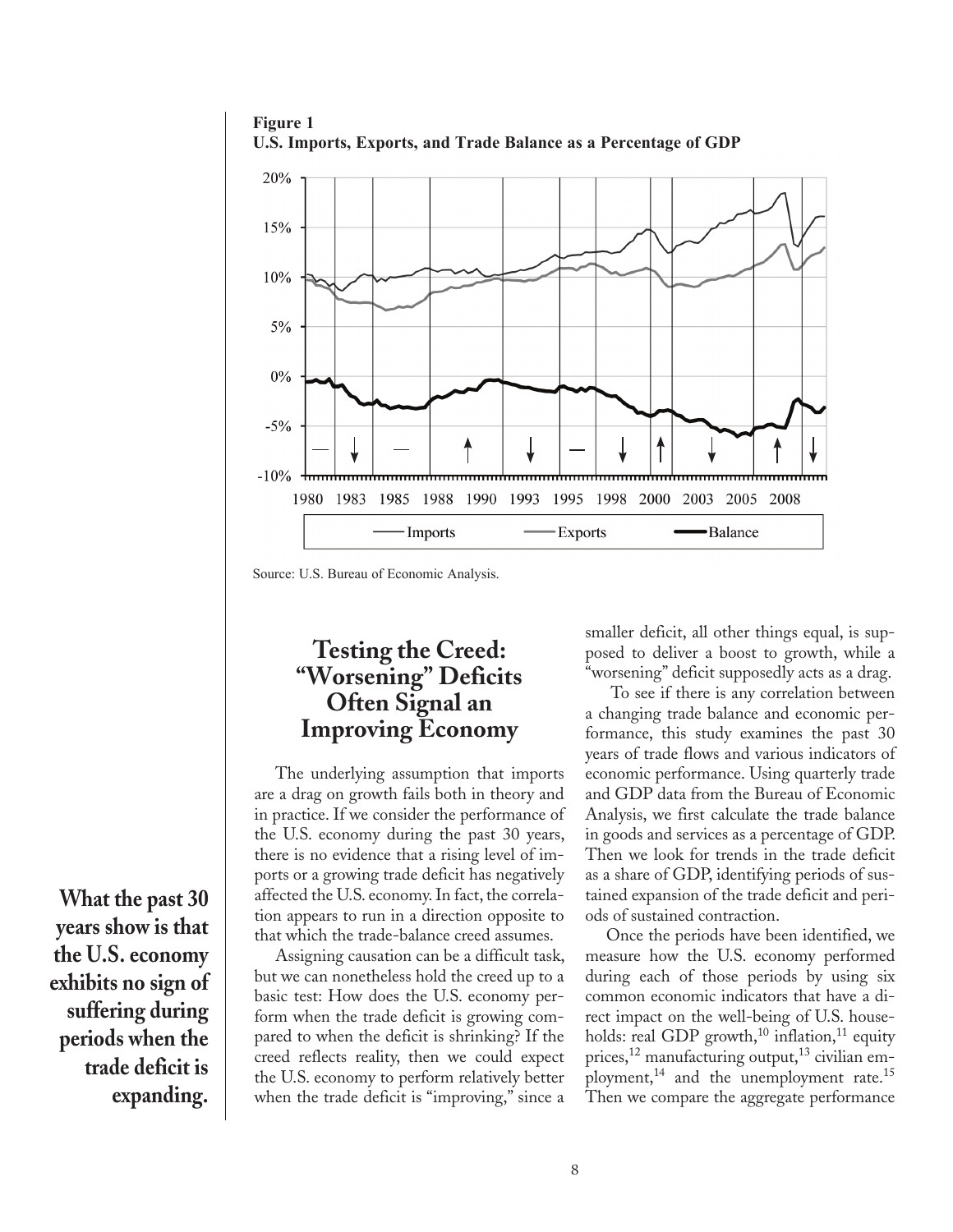| Periods by Quarters               |        | Trade Balance as % GDP |              |          | Economic Indicators, Annualized Change |                 |                    |            |          |                    |                 |                |
|-----------------------------------|--------|------------------------|--------------|----------|----------------------------------------|-----------------|--------------------|------------|----------|--------------------|-----------------|----------------|
| <b>Start</b>                      | End    | Total                  | <b>Start</b> | End      | Total<br>Change                        | Change/<br>Year | Real<br><b>GDP</b> | <b>CPI</b> | SP 500   | Manu-<br>facturing | Employ-<br>ment | Job-<br>less % |
| <b>Contracting Trade Deficits</b> |        |                        |              |          |                                        |                 |                    |            |          |                    |                 |                |
| 1987:4                            | 1992:1 | 17                     | $-3.1%$      | $-0.4%$  | 2.8                                    | 0.7             | 2.1%               | 4.4%       | 11.9%    | 0.9%               | 0.9%            | 0.4            |
| 2000:4                            | 2001:4 | $\overline{4}$         | $-4.0%$      | $-3.4%$  | 0.6                                    | 0.6             | 0.4%               | 1.9%       | $-18.2%$ | $-5.5\%$           | $-0.8%$         | 1.6            |
| 2006:3                            | 2008:3 | 8                      | $-5.9\%$     | $-5.2%$  | 0.7                                    | 0.4             | 1.0%               | 3.8%       | $-1.4%$  | $-1.2%$            | 0.2%            | 0.7            |
| 2008:3                            | 2009:2 | 3                      | $-5.2%$      | $-2.3%$  | 2.9                                    | 3.9             | $-4.1\%$           | $-3.0\%$   | $-36.3%$ | $-16.1%$           | $-4.5%$         | 4.4            |
| Weighted Averages                 |        |                        |              |          |                                        | 0.9             | $1.0\%$            | 3.3%       | $0.3\%$  | $-2.0%$            | $0.0\%$         | 1.0            |
| <b>No Trend</b>                   |        |                        |              |          |                                        |                 |                    |            |          |                    |                 |                |
| 1980:4                            | 1982:2 | 6                      | $-0.4%$      | $-0.3%$  | 0.1                                    | 0.1             | $0.1\%$            | 8.0%       | $-9.8%$  | $-3.2%$            | 0.2%            | 1.3            |
| 1984:4                            | 1987:4 | 12                     | $-2.8%$      | $-3.1%$  | $-0.3$                                 | $-0.1$          | 3.8%               | 3.1%       | 15.6%    | 3.9%               | 2.3%            | $-0.5$         |
| 1995:2                            | 1997:3 | 9                      | $-1.6%$      | $-1.2%$  | 0.4                                    | 0.2             | 4.3%               | 2.5%       | 29.1%    | 6.8%               | 1.9%            | $-0.4$         |
| Weighted Averages                 |        |                        |              |          |                                        | 0.0             | 3.1%               | $4.0\%$    | 14.5%    | 3.3%               | 1.7%            | 0.0            |
| <b>Expanding Trade Deficits</b>   |        |                        |              |          |                                        |                 |                    |            |          |                    |                 |                |
| 1982:2                            | 1984:4 | 10                     | $-0.3%$      | $-2.8%$  | $-2.5$                                 | $-1.0$          | 5.2%               | 3.8%       | 15.9%    | 6.0%               | 2.4%            | $-0.8$         |
| 1992:1                            | 1995:2 | 13                     | $-0.4%$      | $-1.6%$  | $-1.2$                                 | $-0.4$          | 3.2%               | 2.9%       | 7.7%     | 5.2%               | 1.7%            | $-0.5$         |
| 1997:3                            | 2000:4 | 13                     | $-1.2%$      | $-4.0\%$ | $-2.8$                                 | $-0.9$          | 4.1%               | 2.5%       | 12.5%    | 4.6%               | 1.7%            | $-0.3$         |
| 2001:4                            | 2006:3 | 19                     | $-3.4%$      | $-5.9%$  | $-2.5$                                 | $-0.5$          | 2.8%               | 2.9%       | 3.0%     | 3.0%               | 1.3%            | $-0.2$         |
| 2009:2                            | 2010:4 | 6                      | $-2.3%$      | $-3.2%$  | $-0.9$                                 | $-0.6$          | 3.0%               | 1.4%       | 22.1%    | 7.3%               | $-0.6%$         | 0.2            |
| Weighted Averages                 |        |                        |              |          |                                        | $-0.6$          | 3.6%               | 2.8%       | 11.3%    | 5.2%               | 1.4%            | $-0.4$         |
| Averages, 1980-2010               |        |                        |              |          |                                        | 2.8%            | 3.2%               | 7.6%       | 2.5%     | 1.1%               | 0.1             |                |

#### **Table 2 The Trade Balance and U.S. Economic Performance, 1980–2010**

Sources: U.S. Bureau of Economic Analysis; U.S. Bureau of Labor Statistics; Wells Fargo Advisors; Federal Reserve System.

of the economy during periods when the trade balance is turning more negative vs. periods when it is turning more positive.

#### **30 Years of Rising and Falling and Rising Deficits**

Since 1980, the U.S. trade deficit has grown as a share of GDP during five sustained periods: 1982–84, 1992–95, 1997–2000, 2001–06, and 2009–10. It has contracted as a share of GDP during three periods: 1987–92, 2000– 01, and 2006–09. And it has moved laterally without a trend during three periods: 1980–82, 1984–87, and 1995–97.<sup>16</sup> The various periods can be observed graphically in Figure 1.17 A down arrow marks a period in which the trade balance was turning more negative (that is, the trade deficit expanded), an up arrow a period when the balance was turning more positive (that is, the deficit was shrinking), and a dash a period with no sustained trend.

Once the periods are identified, we can measure the economic performance during each by comparing how the six economic indicators changed during the period. Table 2 shows the annualized change in the indicators during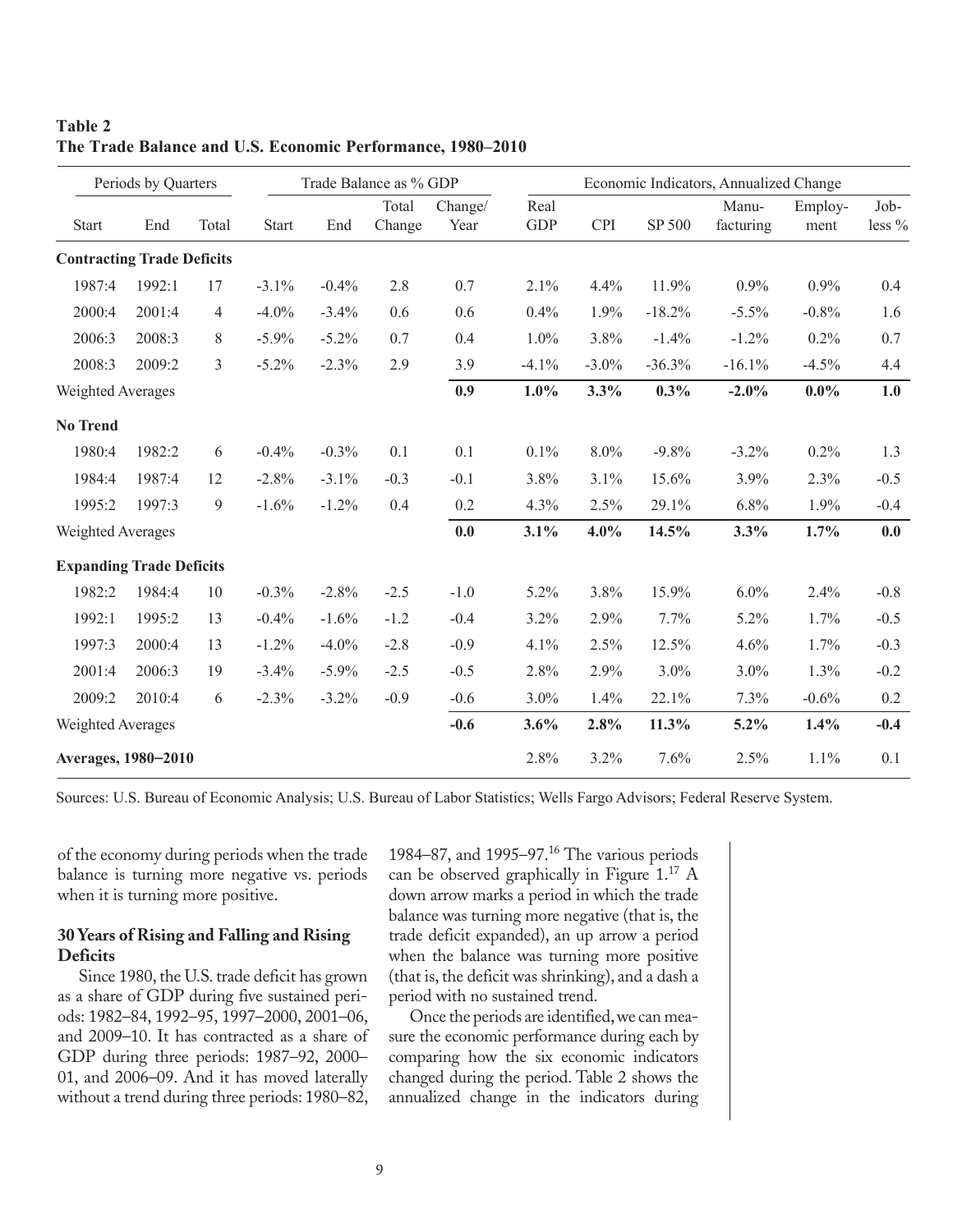**By every measure and by wide margins, the U.S. economy performed better when the trade deficit was growing than when it was declining.**

each of the periods. The periods are grouped according to the trend in the trade deficit. For each type of trend, we can calculate the average performance of the economy, weighted according to the length of each period.

What the past 30 years show is that the U.S. economy exhibits no sign of suffering during periods when the trade deficit is expanding. To the contrary, the U.S. economy grew more than three times faster during periods when the trade deficit was expanding as a share of GDP compared to those in which it was shrinking.

Stocks, as represented by the Standard and Poor's 500 Index, climbed an annualized average of 11 percent during periods when the trade deficit was "worsening," compared to a less than 1 percent annual advance during periods when the deficit is "improving."

Despite worries about the impact of the trade deficit on the U.S. industrial base, manufacturing output expanded a robust 5.2 percent a year during periods of rising deficits, in contrast to a 2.0 percent decline when the deficit was contracting.

Trade deficits are routinely blamed for job losses, yet civilian employment grew a healthy 1.4 percent annually during periods of rising trade deficits while job growth was virtually zero during those periods when the deficit was declining. Ditto for the unemployment rate. The jobless rate ticked down 0.4 percentage points per year on average when the trade deficit was on an upward trend, and jumped a painful 1.0 point per year when the trade deficit was shrinking. In four of the five periods in which imports did outpace exports, the unemployment rate fell, and in every period in which imports grew more slowly than exports, or fell more rapidly, the unemployment rate rose.

The annual inflation rate was slightly higher during periods of a contracting deficit compared to an expanding deficit, but the difference was small and probably not significant.

The three periods when there was no real trend in the trade balance were comparable in economic performance to those during which the deficit was rising and were far better than the periods when the deficit was shrinking. It is worth noting that the two most recent periods of lateral movement in the trade deficit, 1984–87 and 1995–97, both followed periods of an expanding deficit, with the deficit reaching a plateau at a relatively high level. Yet the economy in each of those two periods performed rather well. (Examining periods of rising and falling imports as a share of GDP reveals the same unambiguous contradiction of the current consensus.18)

Although the creed would imply that declining deficits should accompany economic expansions, they are invariably linked with recessions. In fact, all three of the periods of declining trade deficits include the three most recent recessions. The Great Recession of 2008–09 coincided with the sharpest "improvement" in the trade deficit in the past 30 years. That is small comfort to the eight million Americans who lost their jobs during the recent downturn.

The aggregate numbers are not skewed by outliers. Real GDP grew faster in every period of rising deficits compared to even the best-performing period of declining deficits. Manufacturing output and the unemployment rate improved more favorably in every period of rising trade deficits compared to any period of declining deficits. By every measure and by wide margins, the U.S. economy performed better when the trade deficit was growing than when it was declining.

#### **The Great Recession and the Trade Deficit**

The past decade brings the contradictions of the creed into stark relief. The U.S. trade deficit grew steadily from the fourth quarter of 2001 through the third quarter of 2006. Five straight years of growing trade deficits prompted then Speaker of the House Nancy Pelosi and a number of fellow Democrats to send a letter to then President George W. Bush in February 2007 describing the grim consequences:

The United States has run record-setting trade deficits for each of the last five years. The consequences of these persistent and massive trade deficits include not only failed businesses, displaced workers,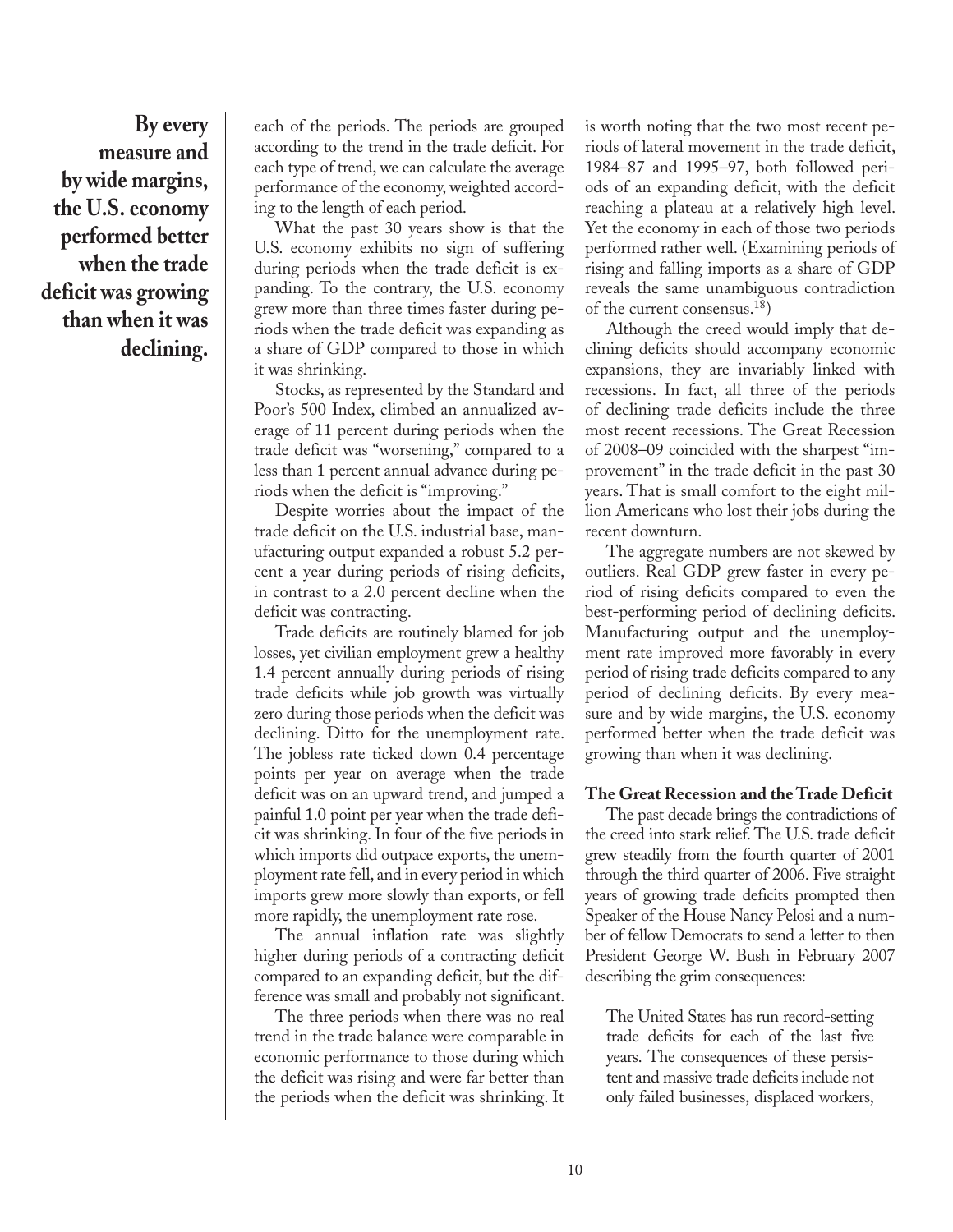lower real wages, and rising inequality, but also permanent devastation of our communities.<sup>19</sup>

How did the U.S. economy in fact perform during those five years? About average. Annualized GDP growth in 2001–06 was the same—2.8 percent—as the overall average since 1980. The stock market underperformed, but manufacturing output, job growth, and the unemployment rate all performed slightly better than average.

At about the time that letter was being sent, the trade-deficit trend was already turning. From the fourth quarter of 2006 to the third quarter of 2008, the trade deficit shrank modestly in nominal terms and as a share of GDP, while the economy began to slow. During that two-year period, every one of the six economic indicators worsened: growth slowed sharply to 1 percent, the stock market lost ground, manufacturing output began to decline, and the unemployment rate began to climb. Even inflation ticked up.

All those negative trends accelerated brutally as the financial crisis and recession of 2008–09 deepened. While the trade deficit was "improving" by giant strides, the economy from the fourth quarter of 2008 through the second quarter of 2009 was falling off a cliff. Real GDP growth, the stock market, manufacturing, and employment all suffered their sharpest declines since the Great Depression. Inflation turned briefly to deflation. (Even though the trade deficit was shrinking throughout the 2006–09 period, Table 2 shows both phases so that the severity of the 2008–09 downturn can be appreciated.)

Predictably, given the pattern of the past 30 years, the trade deficit has begun to grow again, starting in the third quarter of 2009, as the economy itself has gradually recovered.

If the Democratic letter accurately described the U.S. economy from 2001 to 2006, when the trade deficit was rising, how would a follow-up letter describe the U.S. economy from 2006 to 2009, when the trade deficit shrank by more than half? The honest answer is that the picture would be far more grim.

Apparently the only thing worse for the U.S. economy than a rising trade deficit is a falling deficit.

## **Conclusion**

Something is clearly amiss in the conventional thinking about the trade balance and economic growth. It is beyond the scope of this paper to offer a general critique of Keynesian economic thinking, but the common notion in trade circles that imports and trade deficits are a drag on growth does not withstand scrutiny.

In theory and in practice, rising imports, or a rising gap between imports and exports, does not hinder economic growth, stock market appreciation, manufacturing output, or job creation. In fact, all the evidence points in exactly the opposite direction. Misguided efforts to restrict imports to cure the trade deficit would cause far more harm than good to the U.S. economy.

More than two centuries ago, in his great dissent from the prevailing mercantilist creed of his day, Adam Smith wrote that "Nothing . . . can be more absurd than this whole doctrine of the balance of trade, upon which, not only these restraints, but almost all the other regulations of commerce are founded."<sup>20</sup> Frederic Bastiat, another dissenter writing in the middle of the 19th century, declared that "The balance of trade is an article of faith," $21$ lacking any basis in sound economics.

The time to reform the prevailing doctrine of the trade balance is long overdue. The goal of U.S. trade policy should not be to maximize exports and minimize imports in a misbegotten quest for "balanced trade." The goal should be to maximize the freedom of Americans to buy and sell in global markets for mutual gain, whatever the mix of goods, services, and assets we freely choose to trade.

### **Notes**

1. David J. Lynch, "Rising Trade Deficit Could Drag Down U.S. Recovery," *USA To-* **Apparently the only thing worse for the U.S. economy than a rising trade deficit is a falling deficit.**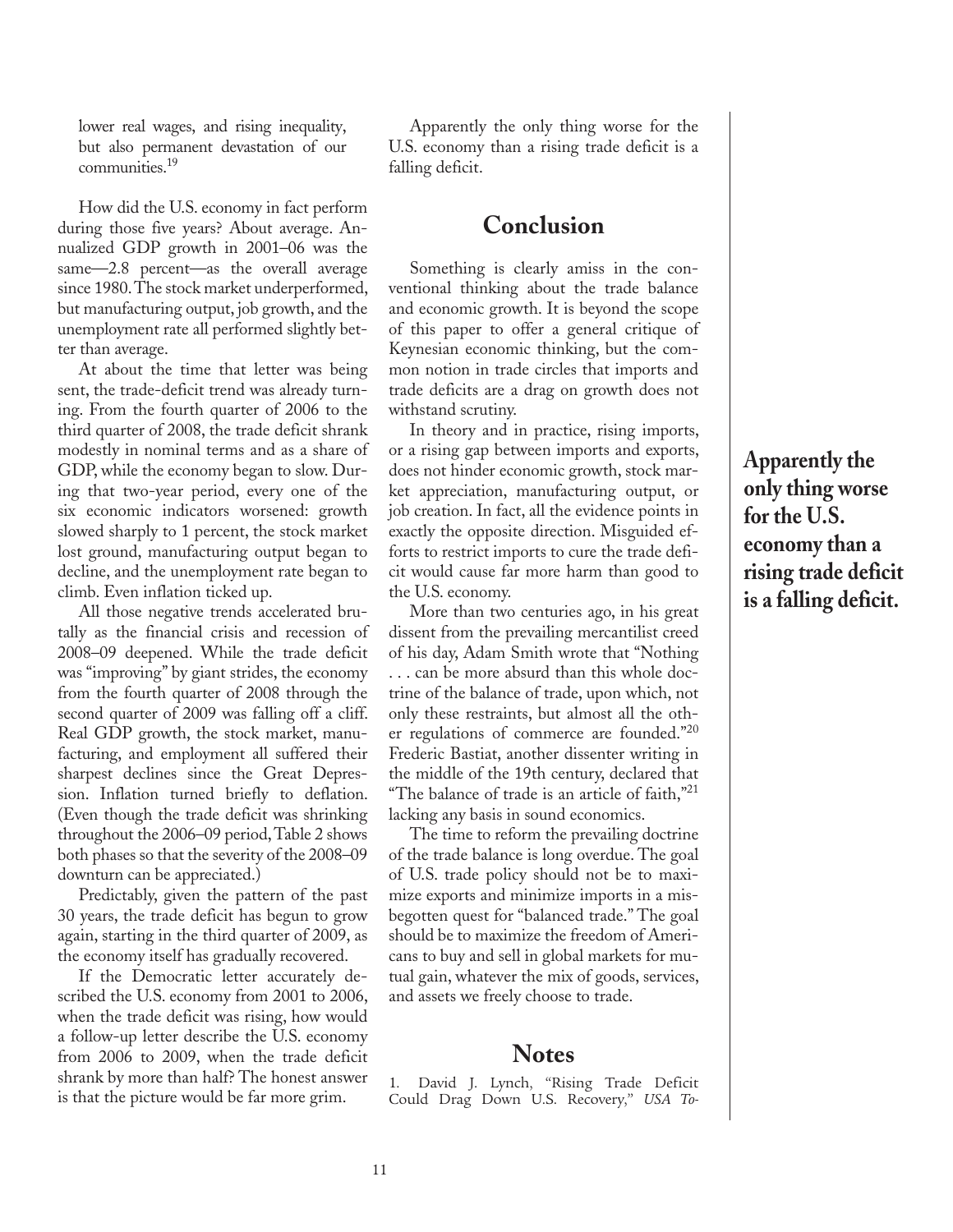*day*, July 13, 2010, www.usatoday.com/money/ economy/2010-07-13-trade\_N.htm.

2. Howard Schneider and Ariana Eunjung Cha, "Flow of Imports Drags Down Economic Growth," *Washington Post*, August 27, 2010, www.washingtonpost.com/wp-dyn/content/ article/2010/08/26/AR2010082606375.html.

3. CBS News, "Trade Deficit Widens Sharply to \$46.3 Billion," October 14, 2010, www. cbsnews.com/stories/2010/10/14/business/ main6957352.shtml.

4. Martin Crutsinger, "Trade Deficit Widens to \$40.6 Billion in December," *Associated Press*, February 11, 2011, www.washingtonpost.com/ wp-dyn/content/article/2011/02/11/AR2011 021102098.html.

5. Sudeep Reddy, "Trade Gap Widens As Imports Grow 5.2%," *Wall Street Journal*, March 11, 2011, p. A2.

6. U.S. Department of Commerce, "Gross Domestic Product, 4th Quarter and Annual 2010 (advance estimate)" (news release, National Income and Product Accounts, Bureau of Economic Analysis, January 28, 2011), www.bea.gov/ newsreleases/national/gdp/gdpnewsrelease.htm.

7. Steven Suranovic, "The Role of Imports in the National Income Identity," in *International Finance Theory and Policy*, chapter 5-3, http:// internationalecon.com/Finance/Fch5/F5-3.php.

8. Bureau of Economic Analysis, "U.S. International Transactions: Fourth Quarter and Year 2010," U.S. Department of Commerce, Table 1: U.S. International Transactions, March 16, 2011, www.bea.gov/newsreleases/international/ transactions/transnewsrelease.htm.

9. Herbert Stein, "Balance of Payments," *The Concise Encyclopedia of Economics*, www.econlib. org/library/Enc/BalanceofPayments.html.

10. U.S. Department of Commerce, Bureau of Economic Analysis, "National Economic Accounts: Gross Domestic Product," Current-Dollar and 'Real' GDP, March 3, 2011, www. bea.gov/national/nipaweb/SelectTable.asp? Selected=N.

11. U.S. Department of Labor, Bureau of Labor Statistics, "Consumer Pride Index," Table Containing History of CPI-U U.S. All Item Indexes and Annual Percent Changes from 1913 to Present, March 17, 2011, www.bls.gov/cpi/#tables.

12. Wells Fargo Advisors, "Quotes, Charts & News," S&P 500 (\$SP): Quarterly Average Closing Values, March 23, 2011, wellsfargoadvisors. mworld.com/m/m.w?lp=S&s=1&qv=3211& Type=Data&P=0&GRT=0.

13. Board of Governors of the Federal Reserve System, "Industrial Production and Capacity Utilization," Industrial Production Tables 1, 2, and 10 (data from January 1986 to present), and Industrial Production: Market and Industry Aggregates Tables 1, 2 and 10 (data through 1985), April 10, 2006, www.federalreserve.gov/releases/ g17/table1\_2.htm.

14. Department of Labor, Bureau of Labor Statistics, "Household Data," Table A-1: Employment Status of the Civilian Population by Sex and Age, February 5, 2010, www.bls.gov/ webapps/legacy/cpsatab1.htm.

15. Ibid.

16. For the purpose of this study, I've defined a trend as a sustained period of movement up or down lasting three or more quarters in which the trade balance as a share of GDP changed at a rate of 0.4 percentage points per year, or 0.1 points per quarter.

17. Bureau of Economic Analysis, "U.S. International Transactions, 1960–present," U.S. Department of Commerce, International Economic Accounts, www.bea.gov/International/Index.htm.

18. As Figure 1 shows, periods of rising imports roughly track periods of rising trade deficits, with certain differences determined by variations in exports. Applying the same analysis to imports finds that the gap in economic performance is even wider, with periods of rising imports as a share of GDP far superior, on average, to those periods in which imports were falling. Curiously, the performance gap almost disappears between periods of rising and falling exports.

19. See Steven R. Weisman, "For 5th Year, Trade Gap Hits Record," *New York Times*, February 14, 2007.

20. Adam Smith, *An Inquiry into the Nature and Causes of the Wealth of Nations* (London: W. Strahan and T. Cadell, 1776; repr., New York: Random House, 1937), p. 456.

21. Frederic Bastiat, "The Balance of Trade," in *Selected Essays on Political Economy* (Princeton: D. Van Nostrand Company, Inc., 1964), p. 321.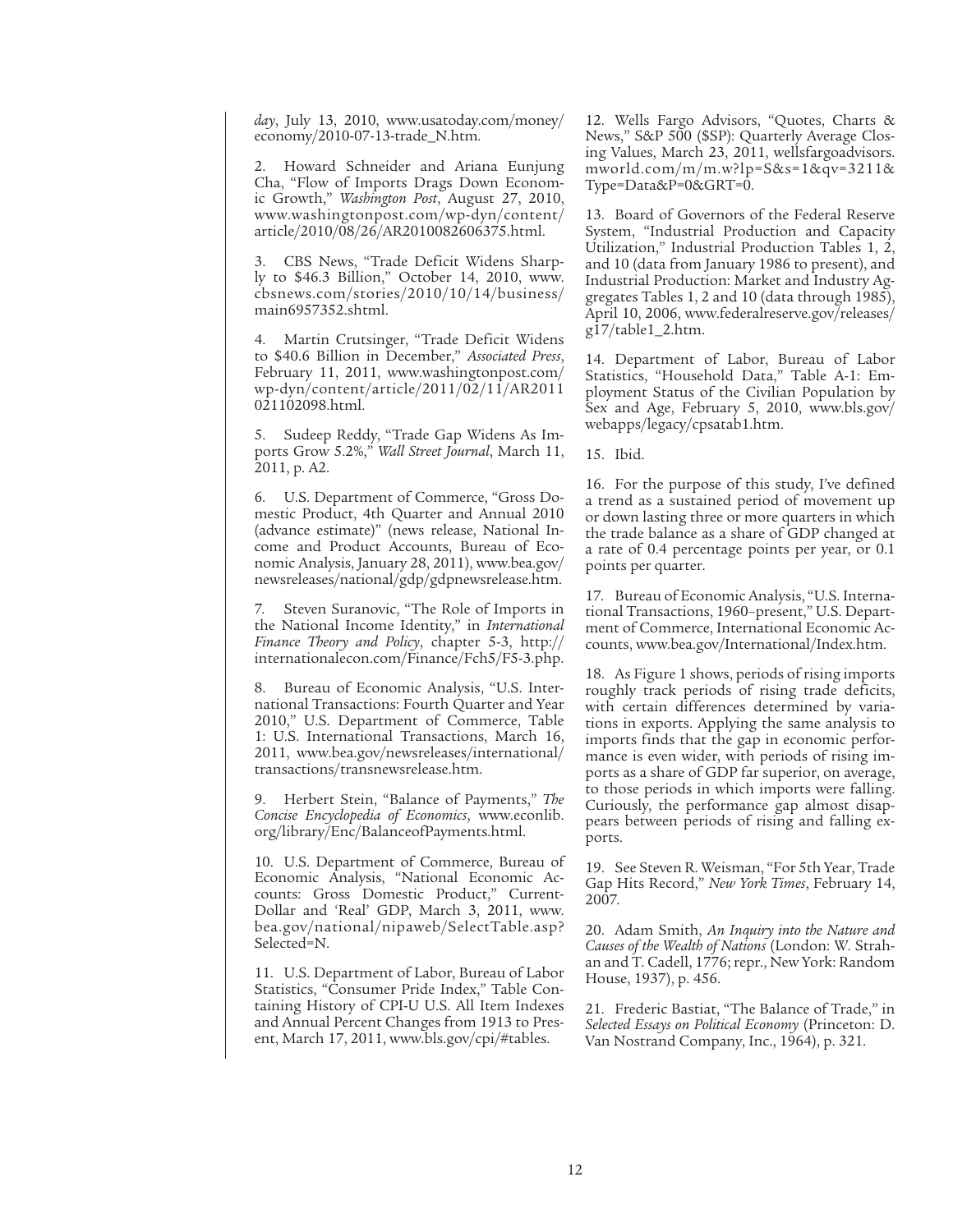## **Trade Policy Analysis Papers from the Cato Institute**

"Protection Made to Order: Domestic Industry's Capture and Reconfiguration of U.S. Antidumping Policy" by Daniel J. Ikenson (no. 44; December 21, 2010)

"The U.S. Generalized System of Preferences: Helping the Poor, But at What Price?" by Sallie James (no. 43; November 16, 2010)

"Made on Earth: How Global Economic Integration Renders Trade Policy Obsolete" by Daniel Ikenson (no. 42; December 2, 2009)

"A Harsh Climate for Trade: How Climate Change Proposals Threaten Global Commerce" by Sallie James (no. 41; September 9, 2009)

"Restriction or Legalization? Measuring the Economic Benefits of Immigration Reform" by Peter B. Dixon and Maureen T. Rimmer (no. 40; August 13, 2009)

"Audaciously Hopeful: How President Obama Can Help Restore the Pro-Trade Consensus" by Daniel Ikenson and Scott Lincicome (no. 39; April 28, 2009)

"A Service to the Economy: Removing Barriers to 'Invisible Trade'" by Sallie James (no. 38; February 4, 2009)

"While Doha Sleeps: Securing Economic Growth through Trade Facilitation" by Daniel Ikenson (no. 37; June 17, 2008)

"Trading Up: How Expanding Trade Has Delivered Better Jobs and Higher Living Standards for American Workers" by Daniel Griswold (no. 36; October 25, 2007)

"Thriving in a Global Economy: The Truth about U.S. Manufacturing and Trade" by Daniel Ikenson (no. 35; August 28, 2007)

"Freeing the Farm: A Farm Bill for All Americans" by Sallie James and Daniel Griswold (no. 34; April 16, 2007)

"Leading the Way: How U.S. Trade Policy Can Overcome Doha's Failings" by Daniel Ikenson (no. 33; June 19, 2006)

"Boxed In: Conflicts between U.S. Farm Policies and WTO Obligations" by Daniel A. Sumner (no. 32; December 5, 2005)

"Abuse of Discretion: Time to Fix the Administration of the U.S. Antidumping Law" by Daniel Ikenson (no. 31; October 6, 2005)

"Ripe for Reform: Six Good Reasons to Reduce U.S. Farm Subsidies and Trade Barriers" by Daniel Griswold, Stephen Slivinski, and Christopher Preble (no. 30; September 14, 2005)

"Backfire at the Border: Why Enforcement without Legalization Cannot Stop Illegal Immigration" by Douglas S. Massey (no. 29; June 13, 2005)

"Free Trade, Free Markets: Rating the 108th Congress" by Daniel Griswold (no. 28; March 16, 2005)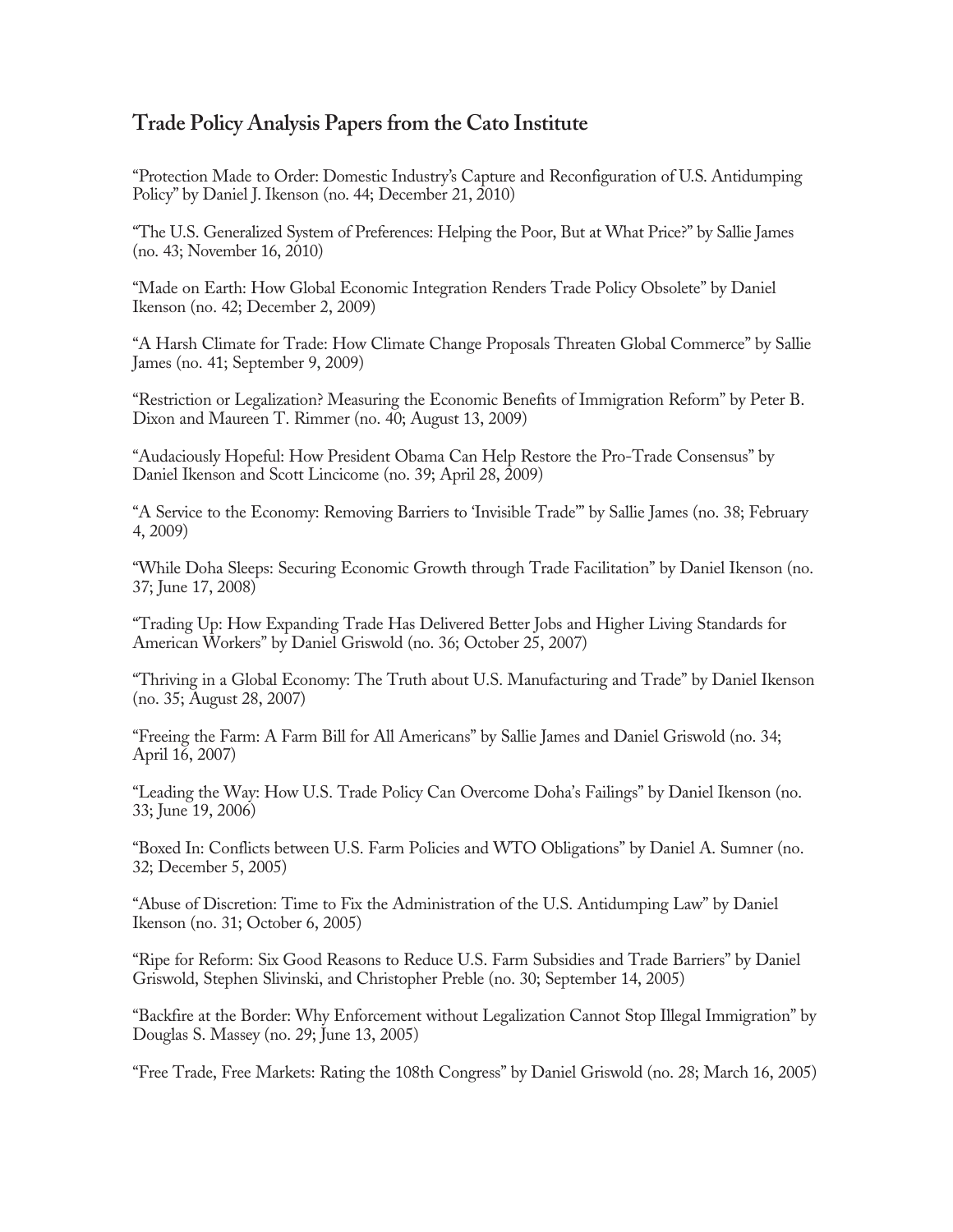"Protection without Protectionism: Reconciling Trade and Homeland Security" by Aaron Lukas (no. 27; April 8, 2004)

"Trading Tyranny for Freedom: How Open Markets Till the Soil for Democracy" by Daniel T. Griswold (no. 26; January 6, 2004)

"Threadbare Excuses: The Textile Industry's Campaign to Preserve Import Restraints" by Dan Ikenson (no. 25; October 15, 2003)

"The Trade Front: Combating Terrorism with Open Markets" by Brink Lindsey (no. 24; August 5, 2003)

"Whither the WTO? A Progress Report on the Doha Round" by Razeen Sally (no. 23; March 3, 2003)

"Free Trade, Free Markets: Rating the 107th Congress" by Daniel Griswold (no. 22; January 30, 2003)

"Reforming the Antidumping Agreement: A Road Map for WTO Negotiations" by Brink Lindsey and Dan Ikenson (no. 21; December 11, 2002)

"Antidumping 101: The Devilish Details of 'Unfair Trade' Law" by Brink Lindsey and Dan Ikenson (no. 20; November 26, 2002)

"Willing Workers: Fixing the Problem of Illegal Mexican Migration to the United States" by Daniel Griswold (no. 19; October 15, 2002)

"The Looming Trade War over Plant Biotechnology" by Ronald Bailey (no. 18; August 1, 2002)

"Safety Valve or Flash Point? The Worsening Conflict between U.S. Trade Laws and WTO Rules" by Lewis Leibowitz (no. 17; November 6, 2001)

"Safe Harbor or Stormy Waters? Living with the EU Data Protection Directive" by Aaron Lukas (no. 16; October 30, 2001)

"Trade, Labor, and the Environment: How Blue and Green Sanctions Threaten Higher Standards" by Daniel Griswold (no. 15; August 2, 2001)

"Coming Home to Roost: Proliferating Antidumping Laws and the Growing Threat to U.S. Exports" by Brink Lindsey and Daniel Ikenson (no. 14; July 30, 2001)

"Free Trade, Free Markets: Rating the 106th Congress" by Daniel T. Griswold (no. 13; March 26, 2001)

"America's Record Trade Deficit: A Symbol of Economic Strength" by Daniel T. Griswold (no. 12; February 9, 2001)

"Nailing the Homeowner: The Economic Impact of Trade Protection of the Softwood Lumber Industry" by Brink Lindsey, Mark A. Groombridge, and Prakash Loungani (no. 11; July 6, 2000)

"China's Long March to a Market Economy: The Case for Permanent Normal Trade Relations with the People's Republic of China" by Mark A. Groombridge (no. 10; April 24, 2000)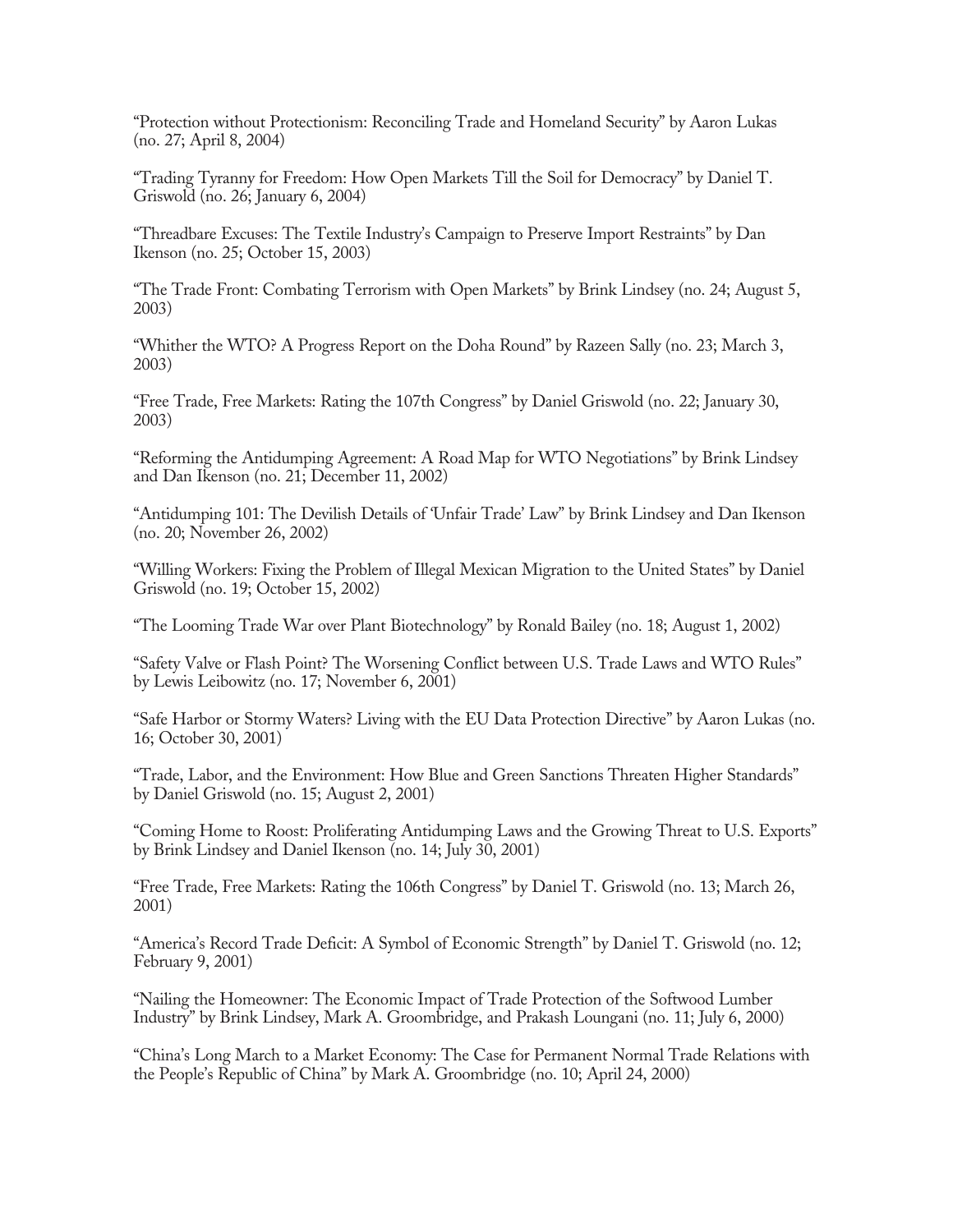"Tax Bytes: A Primer on the Taxation of Electronic Commerce" by Aaron Lukas (no. 9; December 17, 1999)

"Seattle and Beyond: A WTO Agenda for the New Millennium" by Brink Lindsey, Daniel T. Griswold, Mark A. Groombridge, and Aaron Lukas (no. 8; November 4, 1999)

"The U.S. Antidumping Law: Rhetoric versus Reality" by Brink Lindsey (no. 7; August 16, 1999)

"Free Trade, Free Markets: Rating the 105th Congress" by Daniel T. Griswold (no. 6; February 3, 1999)

"Opening U.S. Skies to Global Airline Competition" by Kenneth J. Button (no. 5; November 24, 1998)

"A New Track for U.S. Trade Policy" by Brink Lindsey (no. 4; September 11, 1998)

"Revisiting the 'Revisionists': The Rise and Fall of the Japanese Economic Model" by Brink Lindsey and Aaron Lukas (no. 3; July 31, 1998)

"America's Maligned and Misunderstood Trade Deficit" by Daniel T. Griswold (no. 2; April 20, 1998)

"U.S. Sanctions against Burma: A Failure on All Fronts" by Leon T. Hadar (no. 1; March 26, 1998)

### **Trade Briefing Papers from the Cato Institute**

"A Free Trade Agreement with South Korea Would Promote Both Prosperity and Security" by Doug Bandow (no. 31; October 20, 2010)

"The Miscellaneous Tariff Bill: A Blueprint for Future Trade Expansion" by Daniel Griswold (no. 30; September 9, 2010)

"Manufacturing Discord: Growing Tensions Threaten the U.S.-China Economic Relationship" by Daniel J. Ikenson (no. 29; May 4, 2010)

"Trade, Protectionism, and the U.S. Economy: Examining the Evidence" by Robert Krol (no. 28; September 16, 2008)

"Race to the Bottom? The Presidential Candidates' Positions on Trade" by Sallie James (no. 27; April 14, 2008)

"Maladjusted: 'Trade Adjustment Assistance'" by Sallie James (no. 26; November 8, 2007)

"Grain Drain: The Hidden Cost of U.S. Rice Subsidies" by Daniel Griswold (no. 25; November 16, 2006)

"Milking the Customers: The High Cost of U.S. Dairy Policies" by Sallie James (no. 24; November 9, 2006)